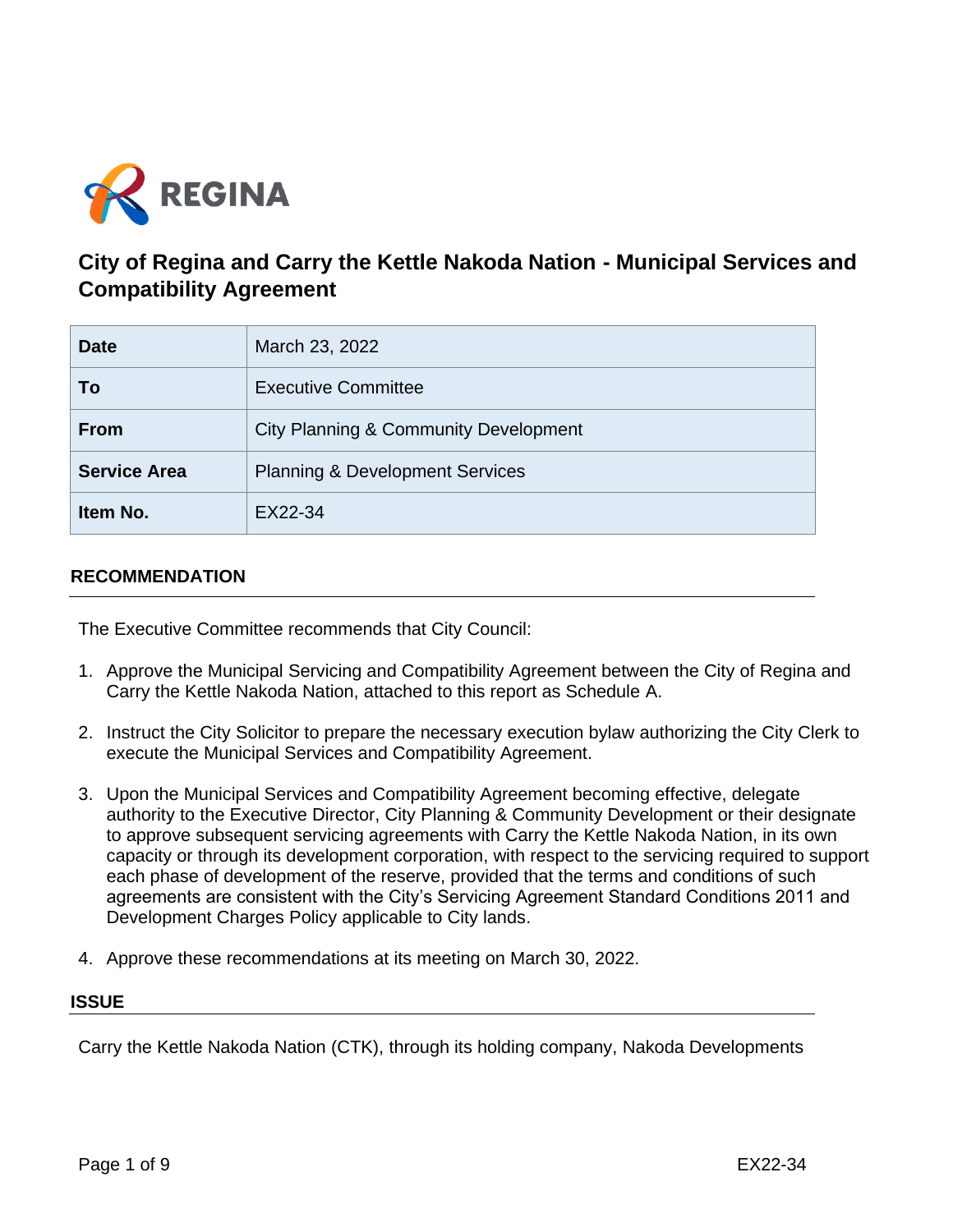Corporation, acquired land located in the northwest part of Regina, Saskatchewan (NW Sec10- Twp18-Rge20-W2 Extension 136 and BLK/Par B Plan No 101229005 Extension 138). CTK intends to have the land set apart as reserve land pursuant to the terms of the Carry the Kettle Nakoda Treaty Land Entitlement Settlement Agreement.

In February 2021, the City of Regina (City) and CTK signed a Memorandum of Understanding (MOU) formalizing their mutual commitment to work together as CTK pursues an urban reserve and the subsequent development of its lands that are currently within the City's boundaries. Further to the Saskatchewan Treaty Land Entitlement Framework Agreement and Canada's Additions to Reserve Policy, a First Nation seeking reserve status on land located within or adjacent to an urban centre is required to negotiate and execute an agreement with the affected municipality.

The development of the Municipal Services and Compatibility Agreement (MSCA) is the next step to guide the provision of services to the land as well as ensure development and application of bylaws is compatible with (though not necessarily the same as) the City's. More specifically, in accordance with the Treaty Land Entitlement (TLE) Framework and CTK's band-specific agreement, the MSCA is required to address the provision of municipal services, including compensation for loss of taxes, bylaw compatibility, application and enforcement and an appropriate dispute resolution mechanism for resolving matters of mutual concern.

The City and CTK have negotiated the MSCA on terms acceptable to both parties. As well, CTK will be required to enter into a separate agreement with the Regina Police Service with respect to policing services specifically which will be prepared and presented to the Board of Police Commissioners. The Government of Canada's review and approval is required prior to the land being designated as a reserve and is a condition of the MSCA coming into effect.

# **IMPACTS**

#### **Financial Impact**

Upon obtaining urban reserve status, CTK will have jurisdiction to control and implement its own tax system on the lands. However, consistent with other MSCAs the City has entered into, CTK agrees to pay, in consideration for the services, an annual amount which equals the municipal and library portion of the property tax and special tax levy that would be assessed if the land were not reserve land. These costs are considered cost recovery.

The proposed MSCA does allow for the review and refinement of these terms as CTK builds its capacity and determines if there are services it prefers to provide directly instead of receiving from the City. If this occurs, the MSCA would be amended accordingly, with both parties agreeing to and approving changes to reflect how services are provided and paid.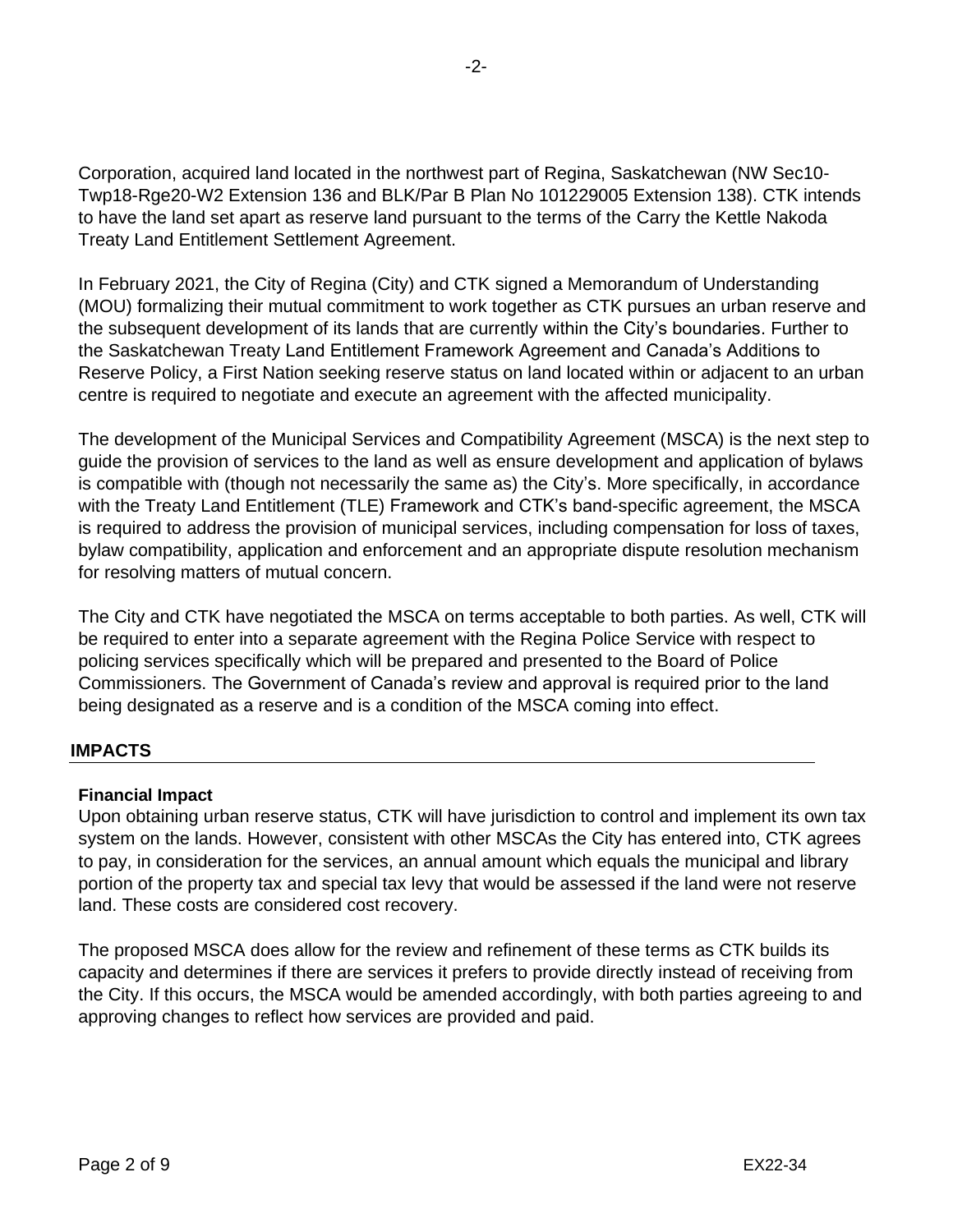Future infrastructure costs, agreements for servicing of specific development phases, and associated development implications will be identified in subsequent discussions as the lands are built out over time. While specific financial implications are not yet defined, the MSCA seeks to mitigate risks for both parties by identifying the need for these future agreements and establishing the process and activities that will prompt them to be negotiated. The proposed MSCA contemplates the application of existing policies (e.g., Administration of Servicing Agreement Fees and Development Levies Policy) as a basis for determining the allocation of costs for services. The report recommends delegating authority for approval of subsequent agreements to the Executive Director, so servicing requirements can be dealt in a similar fashion to the process that exists for lands within City jurisdiction. If, at any time, servicing requests are made outside of existing policy, Council approval would be required.

# **Policy/Strategic Impact**

The following impacts are identified according to *Design Regina, the Official Community Plan Bylaw No. 2013-48* (OCP).

- Section C, Goal 1 (Long-Term Growth), Policy 2.1: Endeavour to ensure that lands contained within the LONG-TERM GROWTH AREA (500K) are protected over the long term to accommodate a city population of 500,000 as conceptually shown on Map 1 – Growth Plan.
- Section C, Goal 2 (Efficient Servicing), Policy 2.6: Phase and stage development in accordance with the phasing and financing policies adopted in Section E, Goal 5 of this Bylaw (OCP) and Map 1B – Phasing of New Neighbourhoods and New Mixed-Use Neighbourhoods.

The area identified for development by CTK is in the northwest part of the city and is mostly within the future long-term growth area (~500K population) as per the OCP*,* Map 1: Growth Plan. However, there is a strip of land along the southern boundary of the proposed area (north of Maple Ridge) that is within the current 300K growth horizon. It is identified as Phase 1 and is a carry forward from the City's previous OCP that identified this area for development within the 235K growth horizon.

Once designated as urban reserve, the Lands would no longer be within the City's jurisdiction. The MSCA will guide how the development of those lands are coordinated with the City. The implications for the City's growth plan and OCP policy will be considered as part of the 10-year OCP Review, with scoping of that project commencing in the near future.

If the area does not receive urban reserve designation, the development status of these lands would not change and would continue to be considered the same as other long-term development areas outside of the current growth plan. The exception would be the land along the southern boundary of the proposed area, north of Maple Ridge; being within the current growth plan, this area could proceed with residential development once servicing is established.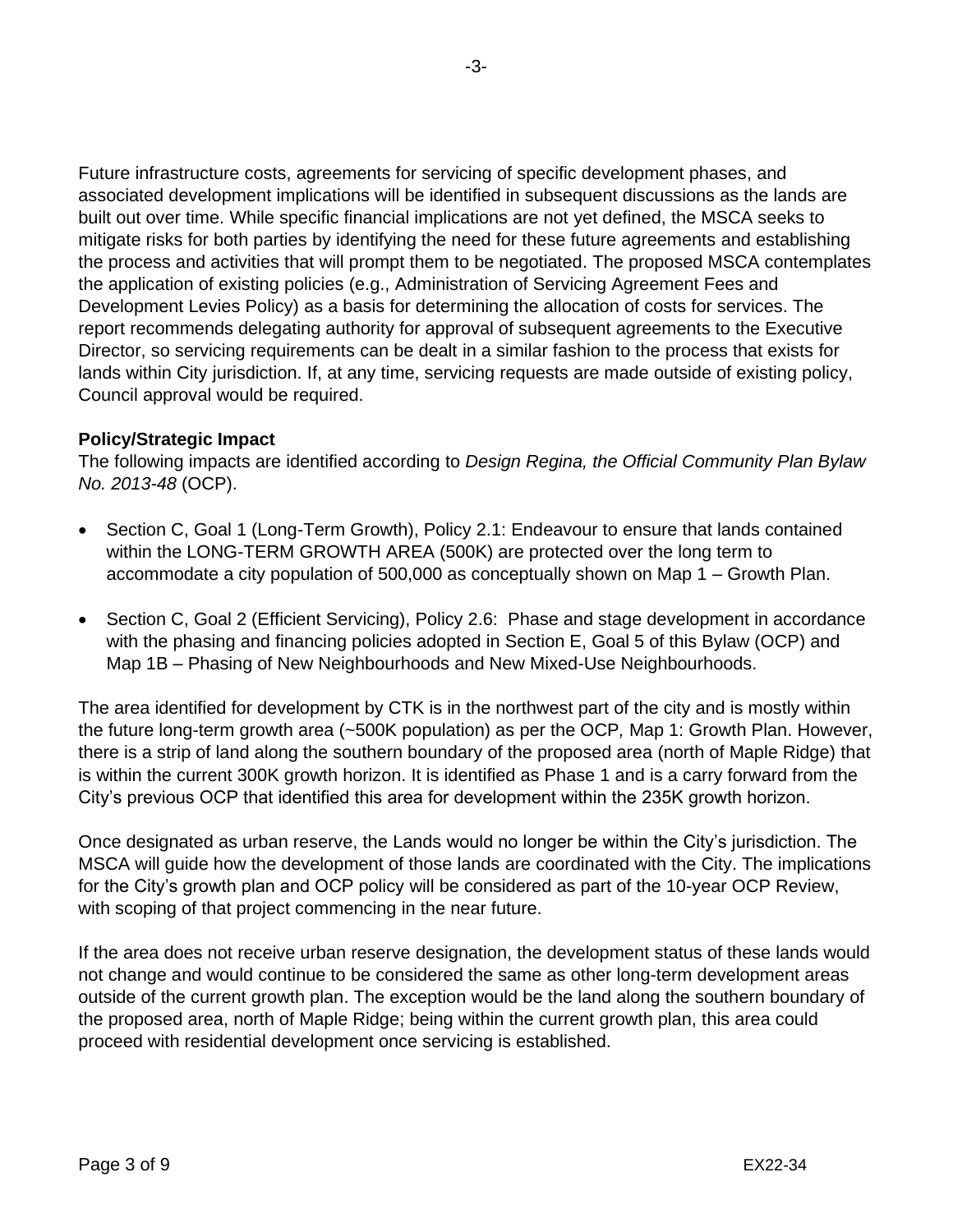- Section D10, Goal 2 (Economic Growth), Policy 12.6: Collaborate with community economic development stakeholders across the region to leverage shared economic advantages and tourism opportunities, including but not limited to:
	- 12.6.3 Collaborating with surrounding First Nations, Metis and Inuit communities to promote shared prosperity; and
	- 12.6.5 Support urban reserves that are in keeping with overall land use and growth policies.

Working to build this partnership with CTK and supporting development of the proposed reserve lands furthers the City's commitment to strengthening partnerships with First Nations and creating economic development opportunities that support growth in our city and surrounding region. Furthermore, the City acknowledges its place in helping the Treaty commitments, between First Nations, Government of Canada and the Government of Saskatchewan, to be met.

# **OTHER OPTIONS**

If Council has specific concerns with the proposed MSCA, it may refer it back to Administration to consider further recommendations or to endeavour to negotiate specific changes to the MSCA with CTK. The report may be reconsidered by Executive Committee at a future date or brought back directly to City Council after such further review. Referral of the report back to Administration will delay approval of the MSCA with CTK until the requested information has been gathered, or changes to the MSCA have been made.

#### **COMMUNICATIONS**

Administration has been actively working with CTK over the last year to prepare the recommended MSCA. CTK received a copy of this report and was made aware of when it was on the agenda to proceed to Executive Committee and City Council.

#### **DISCUSSION**

The legal description of the land proposed to be set apart as urban reserve and referenced as the subject of this MSCA is:

Surface Parcel #112644132 Reference Land Description: NW Sec 10 Twp 18 Rge 20 W2 Extension 136; and

Surface Parcel #111695126 Reference Land Description: Blk/Par B Plan No 101229005 Extension 138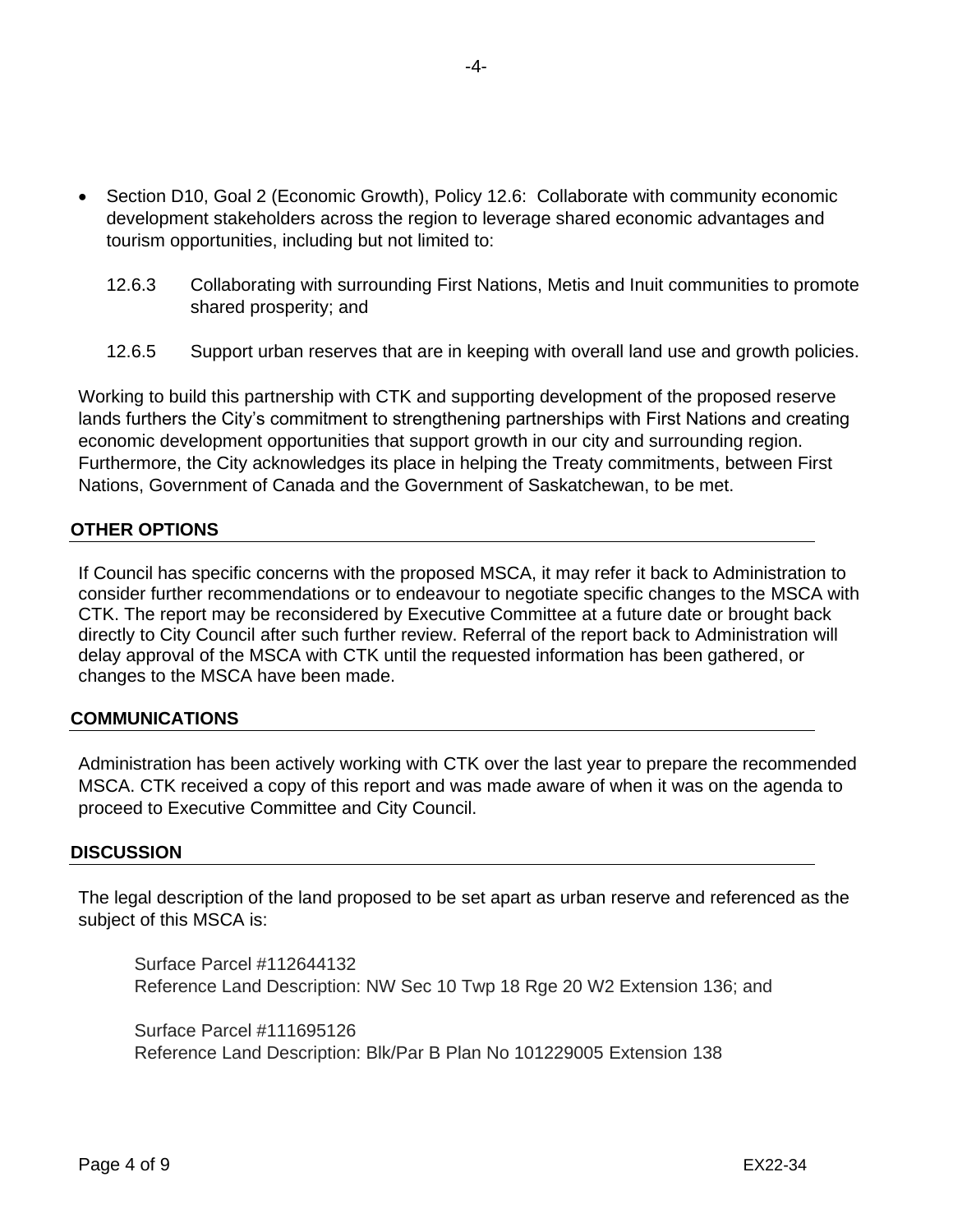#### (the Lands)

The Lands do not have an assigned civic address but are generally located in the City's northwest corner, as shown on Schedule A-1 of the attached MSCA.

As defined by the federal government, an urban reserve is a reserve within or adjacent to an urban centre. Pursuant to the Federal *Addition of Lands to Reserves and Reserve Creation Act* and through the Policy on Additions to Reserve/Reserve Creation*,* CTK will work through a process with the federal government to pursue urban reserve designation of the Lands. In these circumstances, lands are often acquired through the Treaty Land Entitlement process (which was the case for CTK) that recognizes that some First Nations did not receive the amount of land they were promised under the Treaties. As well, historically designated reserve lands were often located in remote or rural areas that were not conducive to supporting economic development and opportunity. Many First Nations are now looking to acquire land that is within or adjacent to urban centres that can better meet their community needs. These locations may be separate from the main reserve, but within their treaty territory.

Once the Lands are set apart as urban reserve by the federal government, the Lands transition from being under the jurisdiction of the City to that of CTK. The MSCA is the tool that provides the framework for how the City and CTK will work together to ensure compatibility of land use, growth policies, bylaws, and procedures, as well as the means by which CTK will acquire and develop the services it needs for the Lands.

While the City has entered into MSCAs with other First Nations, specific provisions were included in this MSCA to take into account and reflect the significant size, condition (i.e. raw land) and location of the Lands that make this agreement unique. In particular, the CTK lands:

- Cover a large area (approximately 268 acres/108 hectares),
- Are located outside of the City's current growth plan,
- Include residential development within its plans, and
- Have lands in a raw and unserviced state.

The other five MSCAs that the City has entered into to date have been site-specific and within existing established areas, and used for commercial or institutional purposes.

Accordingly, this MSCA takes a different approach. Rather than confirming servicing and land use, the Agreement sets out an overall framework for working out the detail amongst the parties as partners. To support this approach, the MSCA sets out provisions for annual meetings of councils (at a minimum) and establishing a Joint Land Use and Bylaw Committee to manage regular activities and ensure compatibility as development occurs.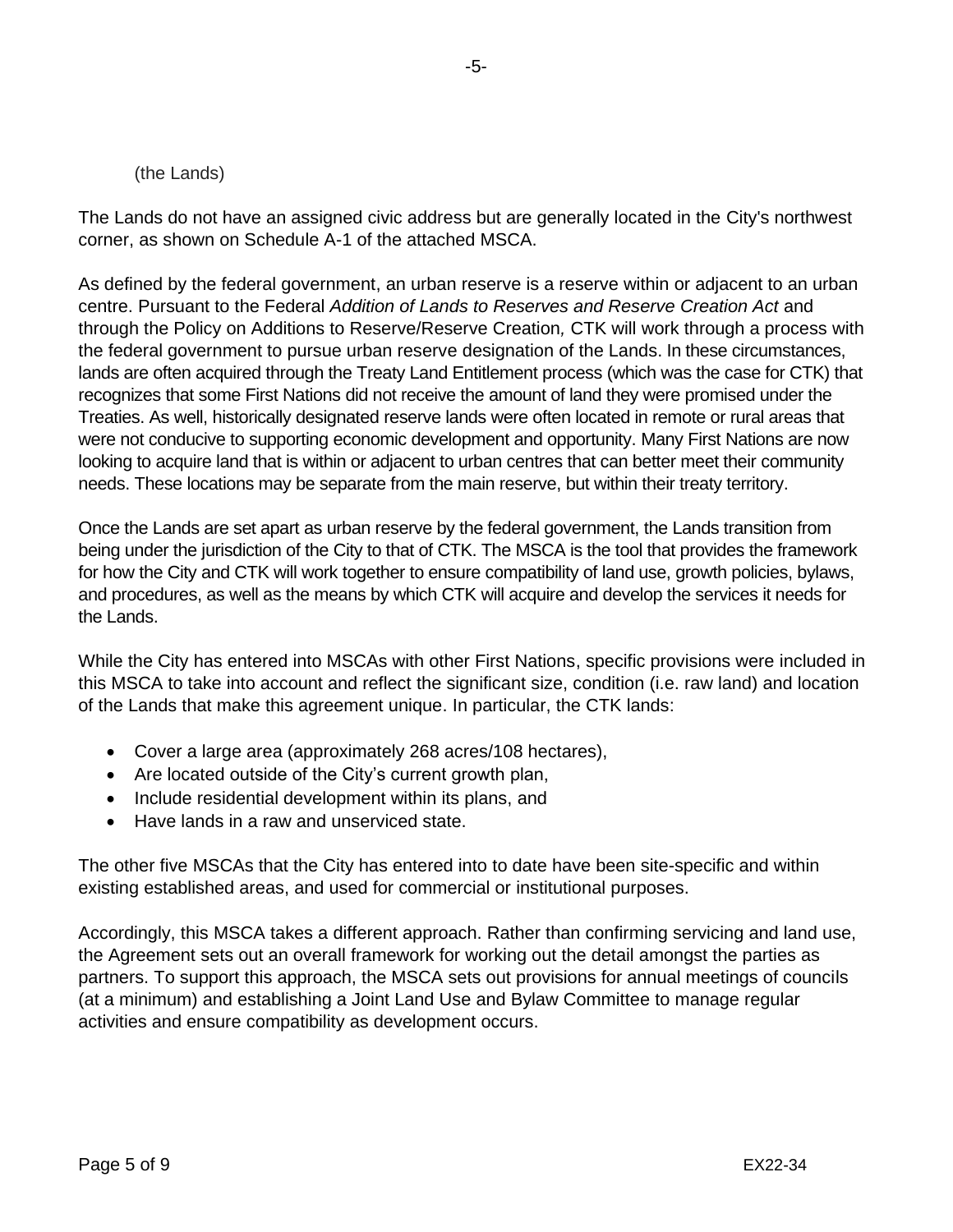As well, the proposed MSCA has provisions to clarify that no development can occur until the area is designated as an urban reserve and contemplates that reserve status might also be attained in phases. Initially, once the Lands or relevant portion thereof are set apart as reserve, only the first phase of development – the travel centre/truck stop – may proceed (when servicing is established) prior to completion of thorough servicing studies and a formal concept plan for the broader area. Consultation with the public is also identified to be included as the plan is finalized and as amendments occur over time.

To help address the servicing challenges, the MSCA sets out allowances for interim servicing solutions as well as long-term requirements that City services be connected to, when they are available. The MSCA also sets out provisions for developing the subsequent agreements to address servicing requirements, payment of development charges and infrastructure construction costs, and concept plan refinements as conditions for the connection to and supply of services (including water, wastewater, parks and roads) based the requirements and demands as each phase proceeds. As previously identified, the general requirements are that these matters will be addressed between the parties consistent with the way the City imposes payments, construction obligations, assurances, etc. in relation to similarly zoned developed non-reserve lands within the City.

The MSCA seeks to mitigate risk for both parties by clearly defining payments for services, enabling amendments as agreed to by both parties, requiring renewal of the agreement every five years, and having provisions that outline how disagreements will be resolved. As was initiated through the MOU, the City is committed to working collaboratively with CTK, with mutual respect and trust, to promote prosperity in a compatible and coordinated way.

An important part of the City and CTK's commitment to both work and resolve disputes that may arise between them on a collaborative basis, particularly in relation to land use and bylaw compatibility, is reflected in the MSCA by the establishment of a Joint Land Use and Bylaw Committee. The Committee and the review process connected to it provides for:

- specific notification at the administrative level of proposed bylaws or development proposals that may impact the use and development of the City or CTK lands, as the case may be;
- an opportunity for joint review and more direct discussion between the parties and determination of whether the intended bylaw or development is compatible and/or how potential concerns regarding compatibility can be addressed before the matter proceeds; and
- an escalation of issues that the Committee can't come to agreement on to the respective councils to consider matters before more formal arbitration or other legal process is resorted to.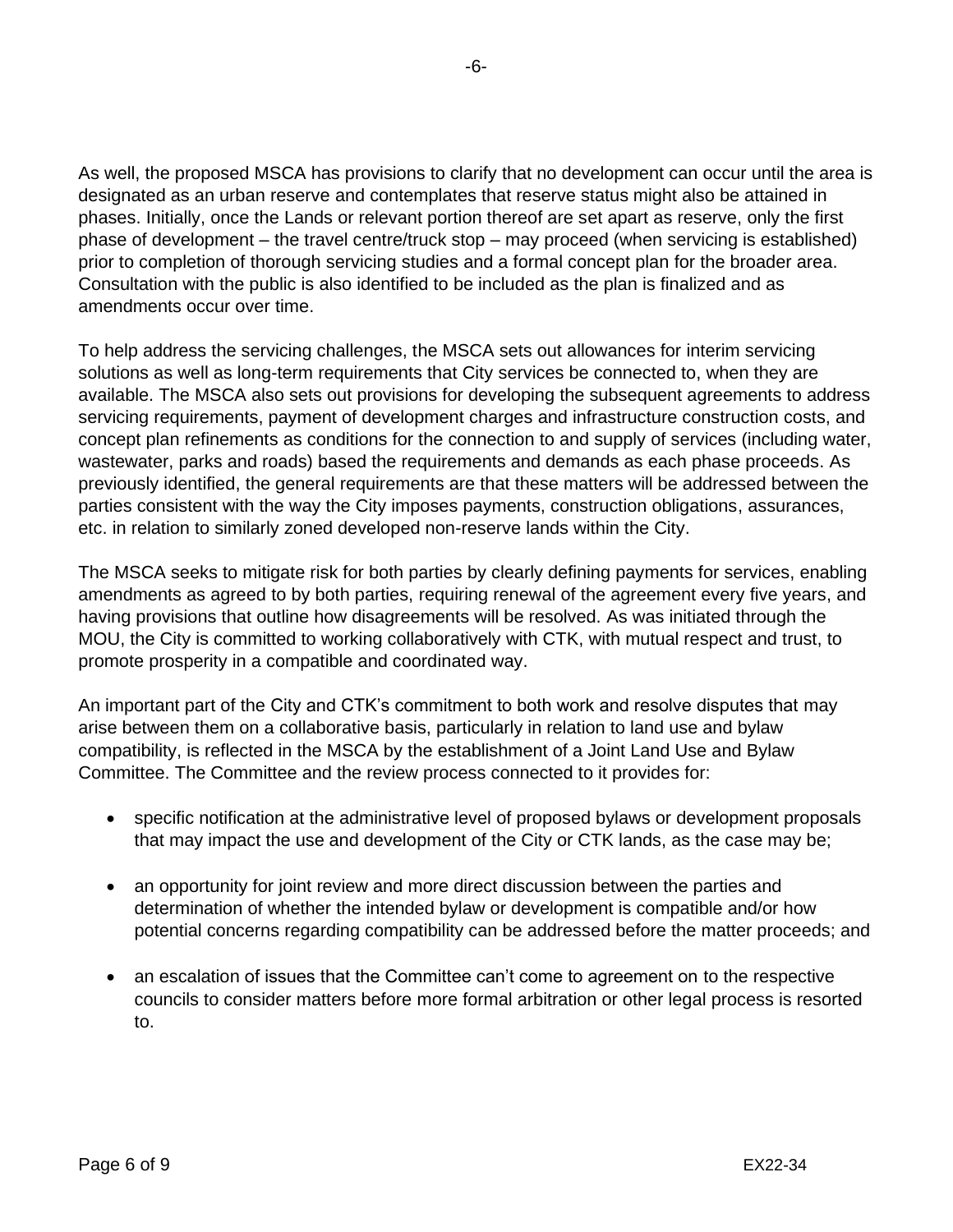This is in addition to the generally contemplated annual meeting of the respective councils "to discuss such matters as may have arisen between them, and to keep open the lines of communication" that is also provided for in the MSCA.

Once the MSCA is jointly signed by both councils, the City expects that CTK will apply to the federal government for urban reserve designation of the lands. While the timing of this process is unknown, Administration's efforts will in the meantime focus on supporting preparation for Phase 1 (the travel centre/truck stop), establishing subdivision requirements to address road dedication and servicing easements, and CTK's servicing and concept planning efforts. Following the designation of the lands as reserve, the MSCA will formally come into effect with a first expected task being the establishment of an agreement for servicing the first phase.

Within the City, Administration has been delegated authority to enter into servicing and development levy agreements that comply with City policies, and it is proposed that the same authority be extended to continue to these Lands, following reserve designation. However, if something should be sought that is outside of standard City policies, further City Council approvals will be needed as the build-out occurs.

In summary, the significant provisions of the MSCA are as follows:

- The City shall provide all normal City services to the Land. The type and level of services supplied shall be the same as the City provides to similarly zoned lands within Regina, which are in a similar state of development, and subject to any interim servicing arrangements agreed to by both Parties. This includes fire protection and policing services, regardless of the state of land development.
- CTK agrees to pay the City in consideration for the municipal services, an annual amount which equals the municipal and library portion of the property tax levy for any given year that would have been levied on the land if the land were not reserve land. As noted, this is subject to future renegotiation should service delivery preferences change.
- CTK agrees to annually pay any local improvements, any Business Improvement District levies and any special charges levied against the land.
- Annual amounts to be paid by CTK shall not cover those services which are normally provided by the City in consideration for a direct charge or user fee payable by the party to whom such services are provided. Such services include the supply of water and the provision of sanitary and storm sewer systems; CTK will be responsible for paying these charges similar to other users of these services.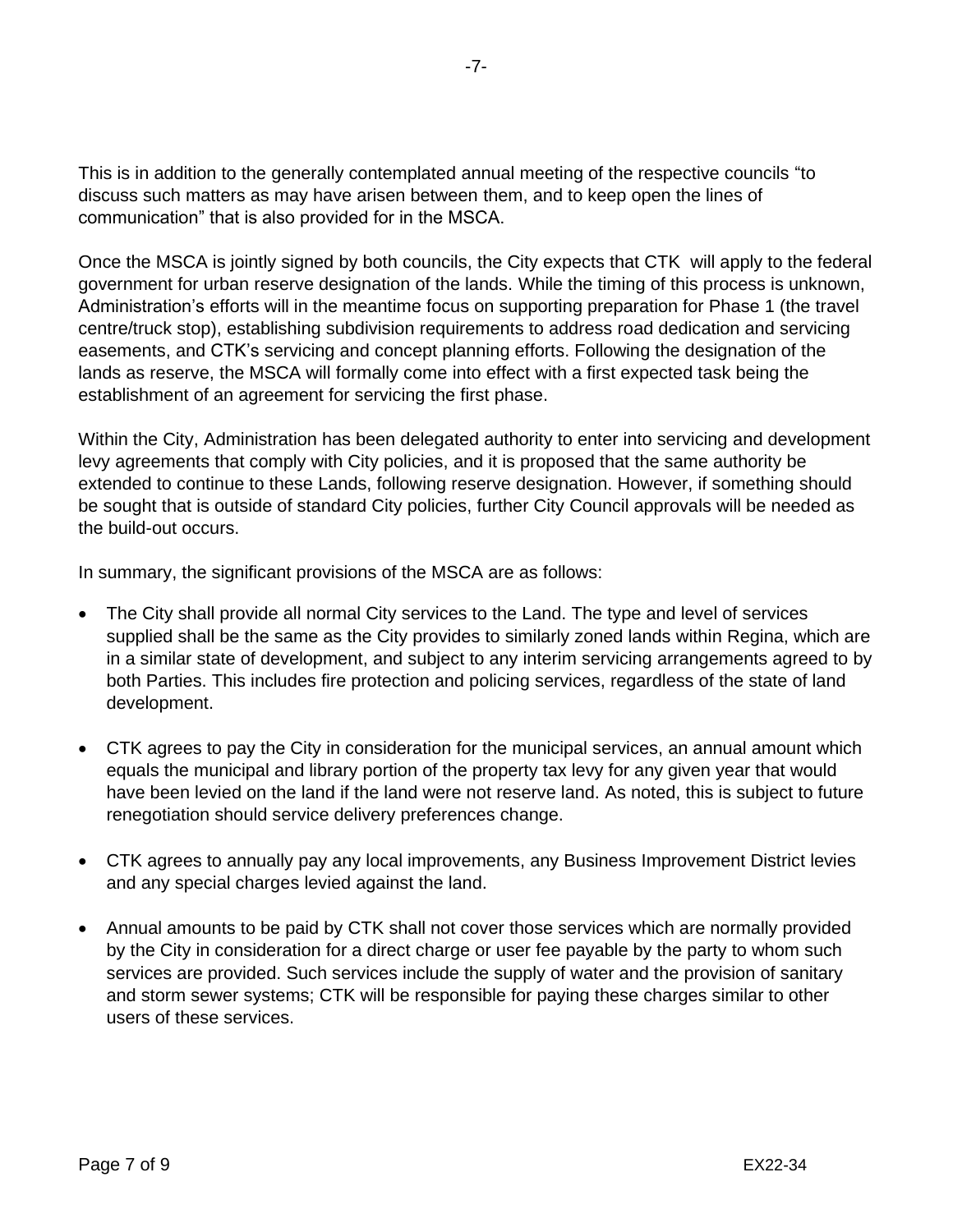- Prior to reserve creation, CTK will apply for subdivision approval to address roadway dedication and other servicing issues; amended legal land descriptions will be attached to the MSCA following this subdivision.
- CTK agrees that it will take all necessary steps, including passing and enforcing compatible bylaws to ensure that, at all times, the occupation, use, development and improvement of the land is compatible with City land, particularly in regard to land use, building and fire standards, public health and safety, and business regulation. The City may adopt technical construction and site drainage standards for new developments, and CTK agrees that compatible standards shall apply to all new developments on the land.
- All parties acknowledge that the Land is currently raw and unserviced, and a separate servicing agreement for each phase of development shall be entered into between CTK and the City prior to any development proceeding on the land. Use of interim services may be agreed to, provided CTK connection will be made to the municipal services when they become available.
- CTK agrees that the Land will be developed in a manner compatible with the City development standards for similarly zoned non-reserve land in the City and in a manner compatible with the requirements of any legislation or regulations of any other jurisdiction that may apply to the Land, or any particular development proposed on the Land.
- CTK agrees that all buildings will be constructed in a manner compatible with City building standards and will be responsible for processing and administration of all building and development permit applications.
- CTK agrees that prior to issuing any development or building permit, a copy of the full application will be provided to the City for its review and comment within 21 days to enable identification of any specific technical requirements that need to be met to access water and wastewater services and the applicable servicing connection fees, if any, that must be paid prior to connection.
- CTK agrees that the first phase of development, the truck stop/travel centre, shall be the only phase that proceeds in a form consistent with City standard requirements prior to the establishment of a formal concept plan for all remaining portions of Land.
- CTK agrees to undertake public consultation to inform, engage and solicit feedback on the planned development from the general public as part of the preparation of the formal concept plan; the City will provide support as may be needed.
- CTK agrees that no development would occur until the land is designated as an urban reserve.